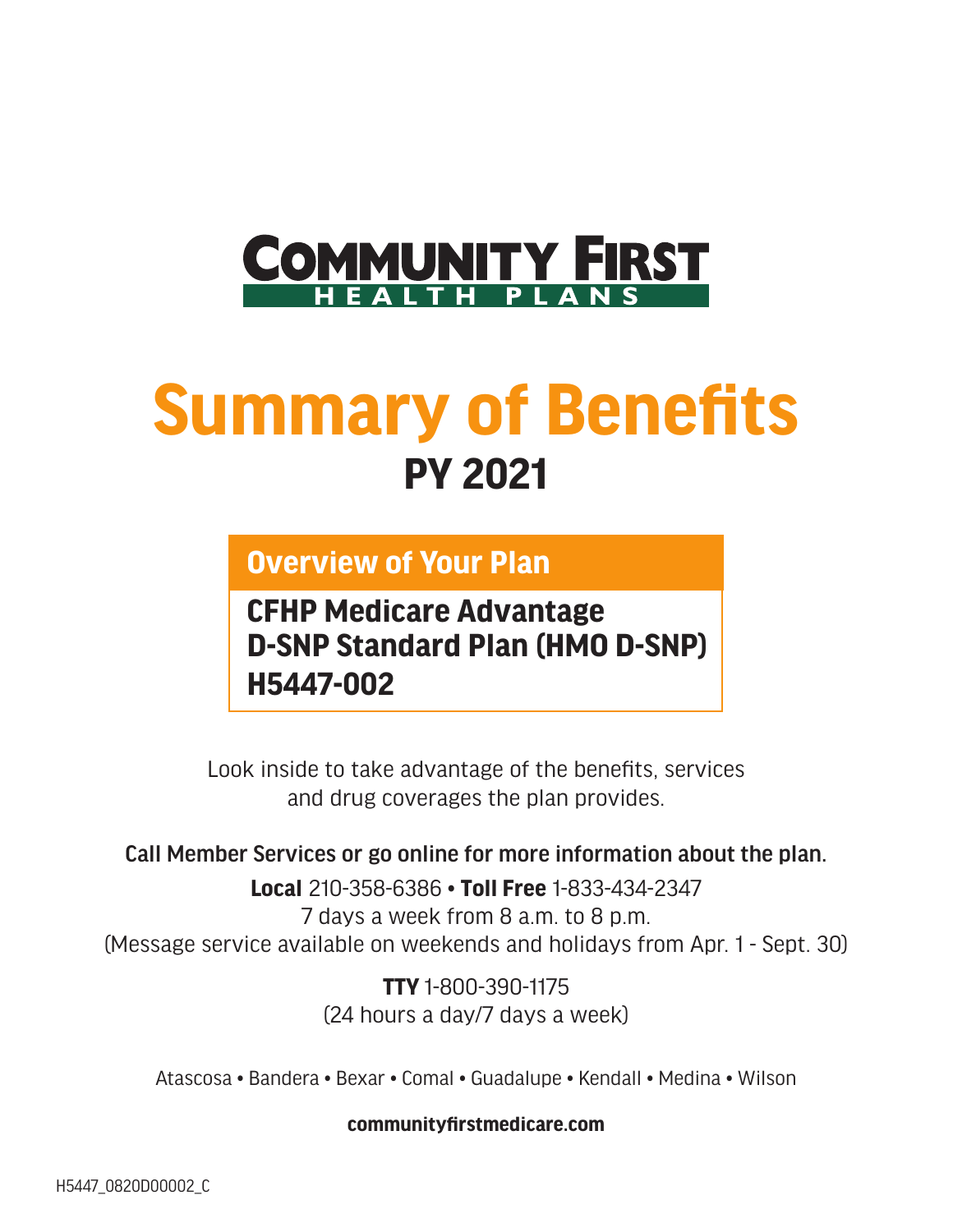### **Summary of Benefits**

#### **January 1, 2021 – December 31, 2021**

The benefit information provided in this summary lists what Community First Health Plans, Inc. (CFHP) covers and what you pay. The summary does not list every service that is covered nor list every limitation or exclusion within the plan. The Evidence of Coverage (EOC) provides a complete list of Medicare Advantage plan services we cover. You can see it online at [communityfirstmedicare.com](http://www.communityfirstmedicare.com) or you can call Member Services for assistance. When you enroll in the plan, you will receive information that tells you where you can go online to view your Evidence of Coverage.

#### **Information About This Plan**

CFHP is a Medicare Advantage organization with a Medicare contract. To enroll in the **CFHP Medicare Advantage D-SNP Standard Plan (HMO D-SNP)**, you must live within our service area listed below, be a United States citizen, or lawfully present in the United States.

This plan is a Dual Eligible Special Needs Plan (D-SNP) for people who have Medicare and Medicaid. As a member in a D-SNP plan, you don't pay anything for covered medical services. The amount that Medicaid covers depends on your income, available resources, and other factors. You can enroll in the **CFHP Medicare Advantage D-SNP Standard Plan (HMO D-SNP)** if you are entitled to Medicare Part A, enrolled in Medicare Part B, and enrolled in the Texas Health and Human Services Medicaid program.

Members enrolled in the Texas Health and Human Services Medicaid program are either Qualified Medicare Beneficiaries (QMB) or Qualified Medicare Beneficiaries – Plus (QMB +).

Our service area includes the following counties in Texas: Atascosa, Bandera, Bexar, Comal, Guadalupe, Kendall, Medina, and Wilson.

#### **CFHP Network Providers and Pharmacies**

**CFHP Medicare Advantage D-SNP Standard Plan** 

**(HMO D-SNP)** uses a network of doctors, hospitals, pharmacies, and other service providers. This plan requires you to choose a primary care provider (PCP) from within the network. Your PCP can help you handle most of your health care needs and be responsible for coordinating your care. If you need to see a network specialist or other network provider, in some cases, you may need to get a referral from your PCP. Before selecting your PCP, CFHP encourages you to find out which specialists, hospitals, and other care providers your PCP would likely recommend to you for care. If you use providers or pharmacies that are not in the CFHP network, the plan may not pay for those services or drugs, and you may pay more than you pay at a network pharmacy.

You can go online at [communityfirstmedicare.com](http://www.communityfirstmedicare.com) to lookup a CFHP network provider or pharmacy using the Medicare Advantage online directories. You can also view the plan Drug List (called the Formulary) to see what drugs are covered and if there are any restrictions.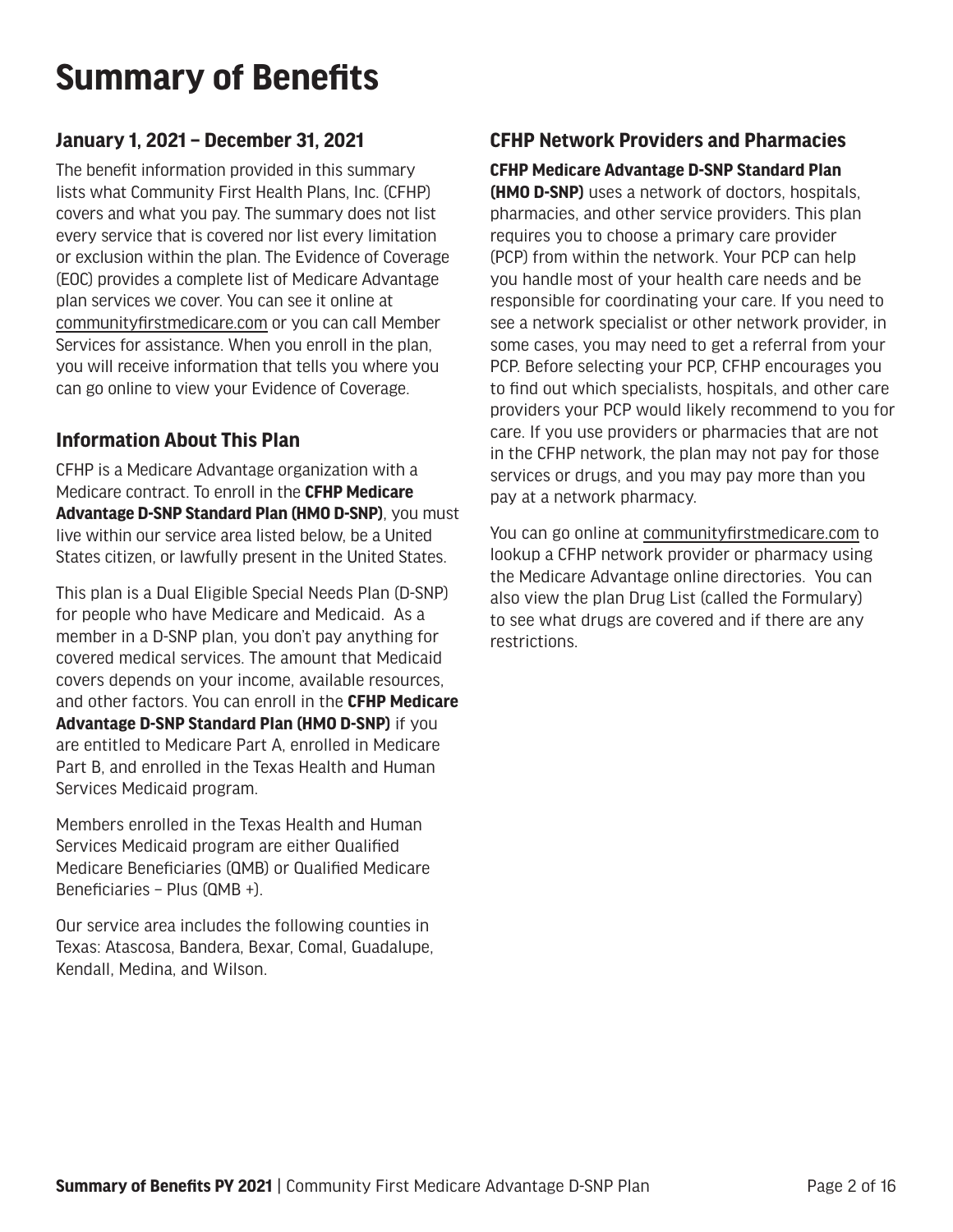### **CFHP Medicare Advantage D-SNP Standard Plan (HMO D-SNP)**

| <b>Premiums and Benefits</b>                                          | <b>In-Network</b>                                                                                                                                                        |
|-----------------------------------------------------------------------|--------------------------------------------------------------------------------------------------------------------------------------------------------------------------|
| Monthly Plan Premium                                                  | There is no monthly premium for this plan.                                                                                                                               |
| Annual Deductible - Part C (Medical)                                  | There is no health deductible for this plan.                                                                                                                             |
| Annual Deductible - Part D (Drugs)                                    | There is a \$445 annual deductible for medications.                                                                                                                      |
| Maximum Out-of-Pocket Amount<br>(does not include prescription drugs) | \$7,550 annually for Medicare-covered services you receive<br>from in-network providers.                                                                                 |
|                                                                       | Texas Medicaid QMB and QMB+ levels will pay nothing for<br><b>Medicare-covered services.</b> Refer to the Texas Medicaid<br>section for <b>Medicaid-covered services</b> |
| <b>Estimated Total Yearly Costs</b>                                   | \$0<br>You may expect to pay this amount for care if you're in<br>good health. Actual costs will depend on how much care<br>you end up using.                            |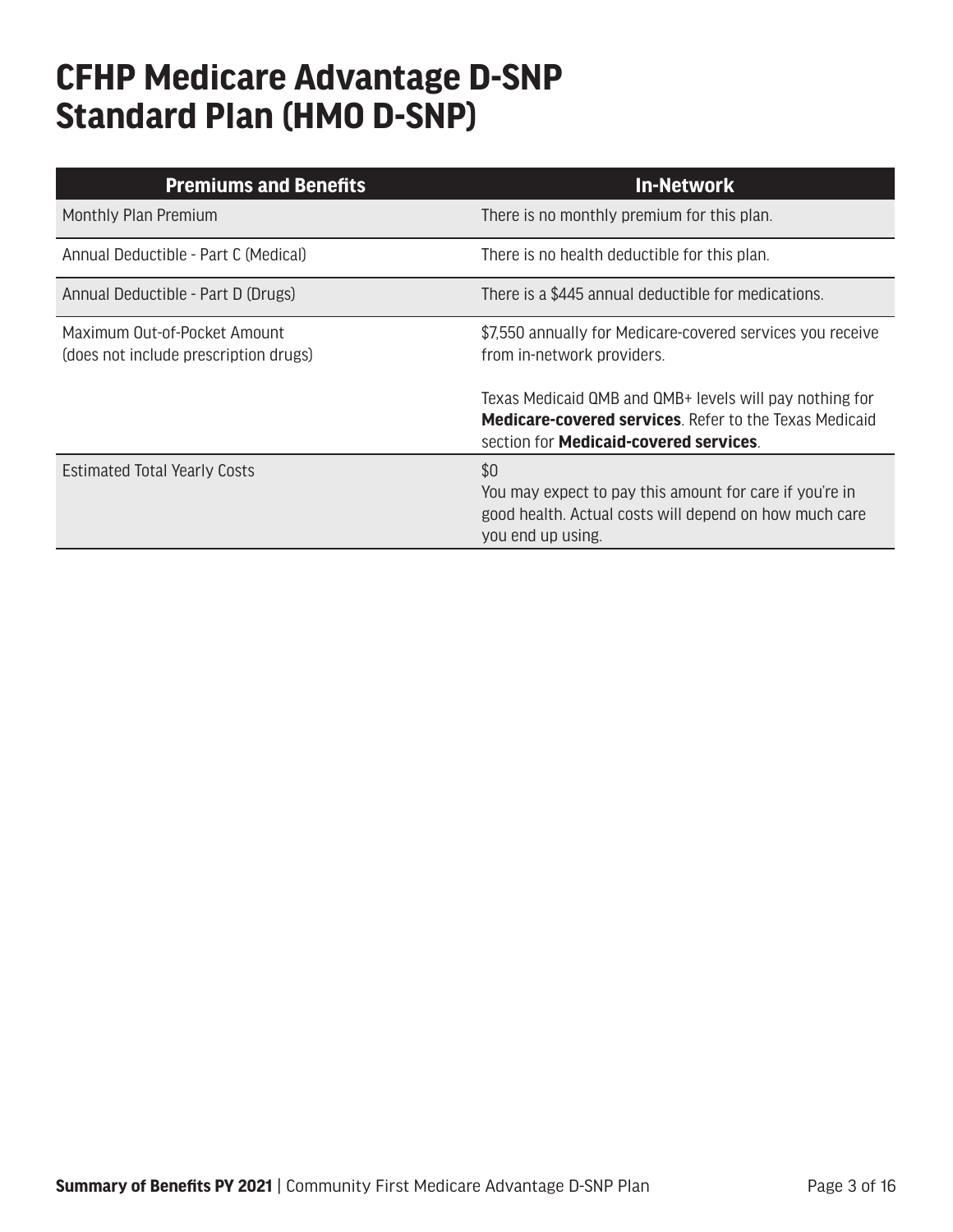### **CFHP Medicare Advantage with Part D Standard Plan (HMO)**

| <b>Benefits</b>                                                                                                                                                                                   | <b>In-Network</b>                                                                                                                                                                                                                                                                                                                                                                                                                                                                                                                                                                                                                                                                                                                                                                                                                                                                                                                                                                                                                                                                                                                                                                                                                                                                                                      |
|---------------------------------------------------------------------------------------------------------------------------------------------------------------------------------------------------|------------------------------------------------------------------------------------------------------------------------------------------------------------------------------------------------------------------------------------------------------------------------------------------------------------------------------------------------------------------------------------------------------------------------------------------------------------------------------------------------------------------------------------------------------------------------------------------------------------------------------------------------------------------------------------------------------------------------------------------------------------------------------------------------------------------------------------------------------------------------------------------------------------------------------------------------------------------------------------------------------------------------------------------------------------------------------------------------------------------------------------------------------------------------------------------------------------------------------------------------------------------------------------------------------------------------|
| *Inpatient Hospital                                                                                                                                                                               | \$0 copay                                                                                                                                                                                                                                                                                                                                                                                                                                                                                                                                                                                                                                                                                                                                                                                                                                                                                                                                                                                                                                                                                                                                                                                                                                                                                                              |
| <b>Outpatient Hospital</b><br>*Ambulatory Surgical Center (ASC)<br>*Outpatient Hospital, including Surgery<br>Outpatient Hospital Observation<br><b>Doctor Visits</b><br>Primary  <br>Specialists | \$0 copay<br>\$0 copay<br>\$0 copay<br>\$0 copay per visit<br>\$0 copay per visit                                                                                                                                                                                                                                                                                                                                                                                                                                                                                                                                                                                                                                                                                                                                                                                                                                                                                                                                                                                                                                                                                                                                                                                                                                      |
| <b>Preventive Care</b><br>Medicare-Covered Services                                                                                                                                               | \$0 copay<br>• Abdominal aortic aneurysm screening<br>• Alcohol misuse counseling<br>• Annual "Wellness" visit<br>• Bone mass measurement<br>• Breast cancer screening (mammogram)<br>• Cardiovascular disease (behavioral therapy)<br>• Cardiovascular screening<br>• Cervical and vaginal cancer screening<br>• Colorectal cancer screening (colonoscopy, fecal occult blood<br>test, flexible sigmoidoscopy)<br>• Depression screening<br>• Diabetes screening and monitoring<br>• Hepatitis C screening<br>• HIV screening<br>• Lung cancer with low dose computed tomography (LDCT)<br>screening<br>• Medical nutrition therapy services<br>• Medicare Diabetes Prevention Program (MDPP)<br>• Obesity screening and counseling<br>• Prostate cancer screening (PSA)<br>• Sexually transmitted infections screening and counseling<br>• Tobacco use cessation counseling (counseling for people<br>with no sign of tobacco-related disease)<br>• Vaccines, including flu shots, hepatitis B shots,<br>pneumococcal shots<br>• "Welcome to Medicare" preventive visit (one-time)<br>Any other additional preventive services approved by Medicare<br>during the year is covered. This plan covers preventive care<br>screenings and annual physical exams at 100% when you use<br>one of our in-network providers. |
| Routine Physical                                                                                                                                                                                  | \$0 copay (1 physical per year)                                                                                                                                                                                                                                                                                                                                                                                                                                                                                                                                                                                                                                                                                                                                                                                                                                                                                                                                                                                                                                                                                                                                                                                                                                                                                        |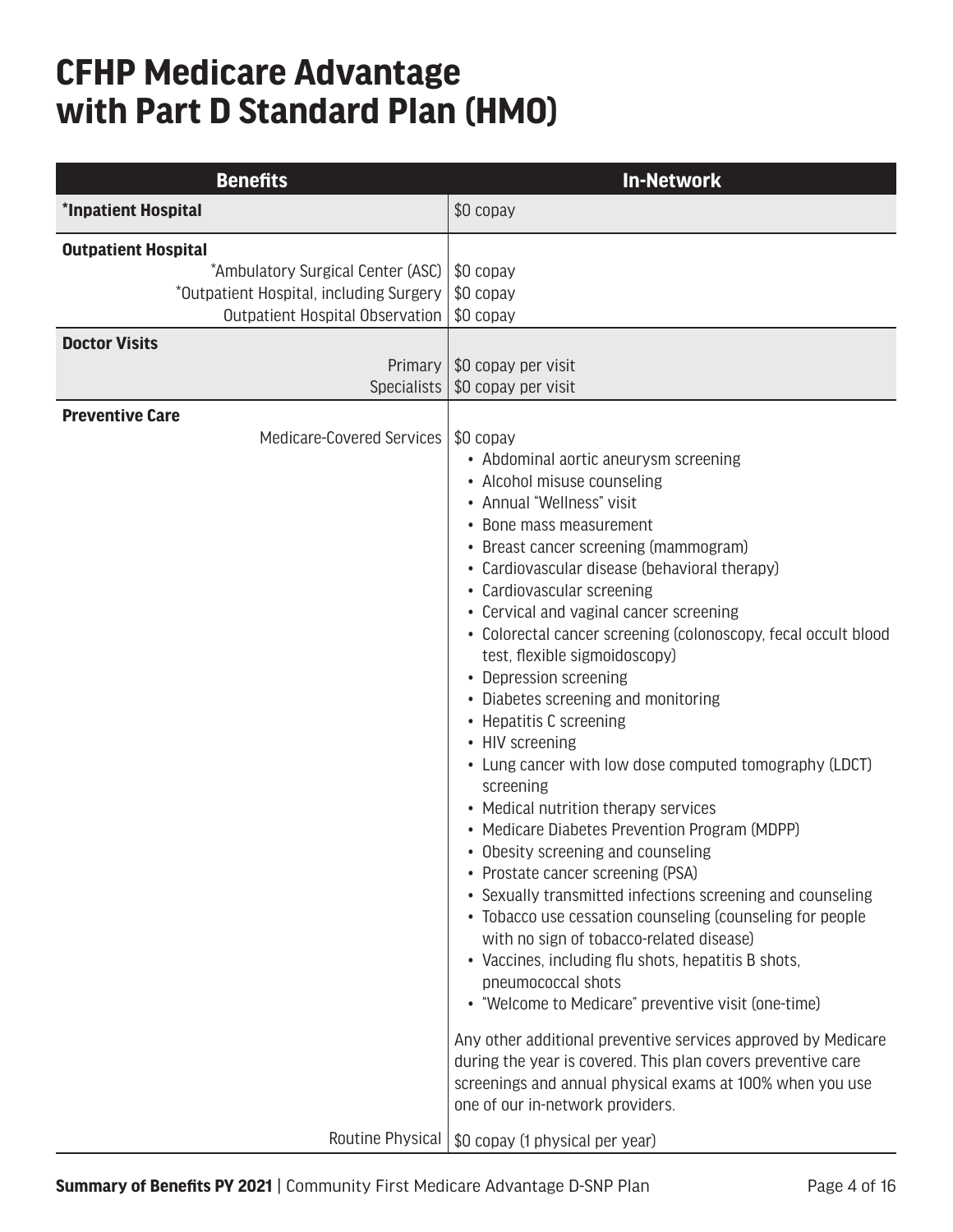| <b>Benefits</b>                                                                           | <b>In-Network</b>                                                 |
|-------------------------------------------------------------------------------------------|-------------------------------------------------------------------|
| <b>Emergency Care</b>                                                                     | \$0 copay per visit                                               |
| <b>Urgently Needed Services</b>                                                           | \$0 copay per visit                                               |
| <b>Diagnostic Tests, Lab and Radiology Services,</b><br>and X-rays                        |                                                                   |
| *Diagnostic Radiological Services                                                         | \$0 copay                                                         |
| *Lab Services                                                                             | \$0 copay                                                         |
| *Diagnostic Tests and Procedures                                                          | $$0$ copay                                                        |
| *Therapeutic Radiology                                                                    | \$0 copay                                                         |
| *Outpatient X-rays                                                                        | \$0 copay                                                         |
| <b>Hearing Services</b>                                                                   |                                                                   |
| Routine Hearing Exams                                                                     | \$0 copay (1 per year)                                            |
| Fitting/Evaluation for Hearing Aid                                                        | \$0 copay (1 per year)                                            |
| Hearing Aids                                                                              | \$0 copay (\$1,500 benefit limit each year)                       |
| <b>Routine Dental Services</b>                                                            |                                                                   |
| Preventative Care                                                                         | \$0 copay for oral exams, cleanings, fluoride treatments, and     |
|                                                                                           | dental X-rays                                                     |
| Comprehensive Care                                                                        | \$0 copay for non-routine care, diagnostic services, restorative  |
|                                                                                           | services, periodontics, extractions, and prosthodontics/oral      |
|                                                                                           | surgery/other services                                            |
| Benefit Limit                                                                             | \$1,500 on all covered dental services each year                  |
| <b>Vision Services</b>                                                                    |                                                                   |
| Eye Exams to Treat Condition of the Eye                                                   | \$0 copay                                                         |
| Routine Eye Exam                                                                          | \$0 copay (1 per year)                                            |
| Eyewear                                                                                   | \$0 copay (\$275 benefit limit each year)                         |
| <b>Mental Health</b>                                                                      |                                                                   |
| *Inpatient Visit   \$0 copay                                                              |                                                                   |
| *Outpatient Group Therapy Visit<br>*Outpatient Individual Therapy Visit   \$0 copay       | $$0$ copay                                                        |
|                                                                                           |                                                                   |
| <b>Skilled Nursing Facility (SNF)</b>                                                     | \$0 copay                                                         |
| <b>Physical Therapy and Speech/Language</b>                                               |                                                                   |
| <b>Therapy Visits</b>                                                                     |                                                                   |
| *Rehab Services                                                                           | \$0 copay per visit                                               |
| (CORF - Comprehensive Outpatient Rehab Facility)<br>*Physical and Speech Therapy Services |                                                                   |
|                                                                                           | \$0 copay per visit                                               |
| *Ambulance Services                                                                       | \$0 copay for ground ambulance                                    |
|                                                                                           | \$0 copay for air ambulance                                       |
|                                                                                           | Prior authorization for non-emergency air transportation required |
| <b>Medicare Part B Drugs</b>                                                              |                                                                   |
| **Chemotherapy Drugs                                                                      | 20% coinsurance                                                   |
| **Other Part B Drugs                                                                      | 20% coinsurance                                                   |

\* Requires a prior authorization from the plan

\*\* Requires a prior authorization from the plan for drugs >\$500 per dose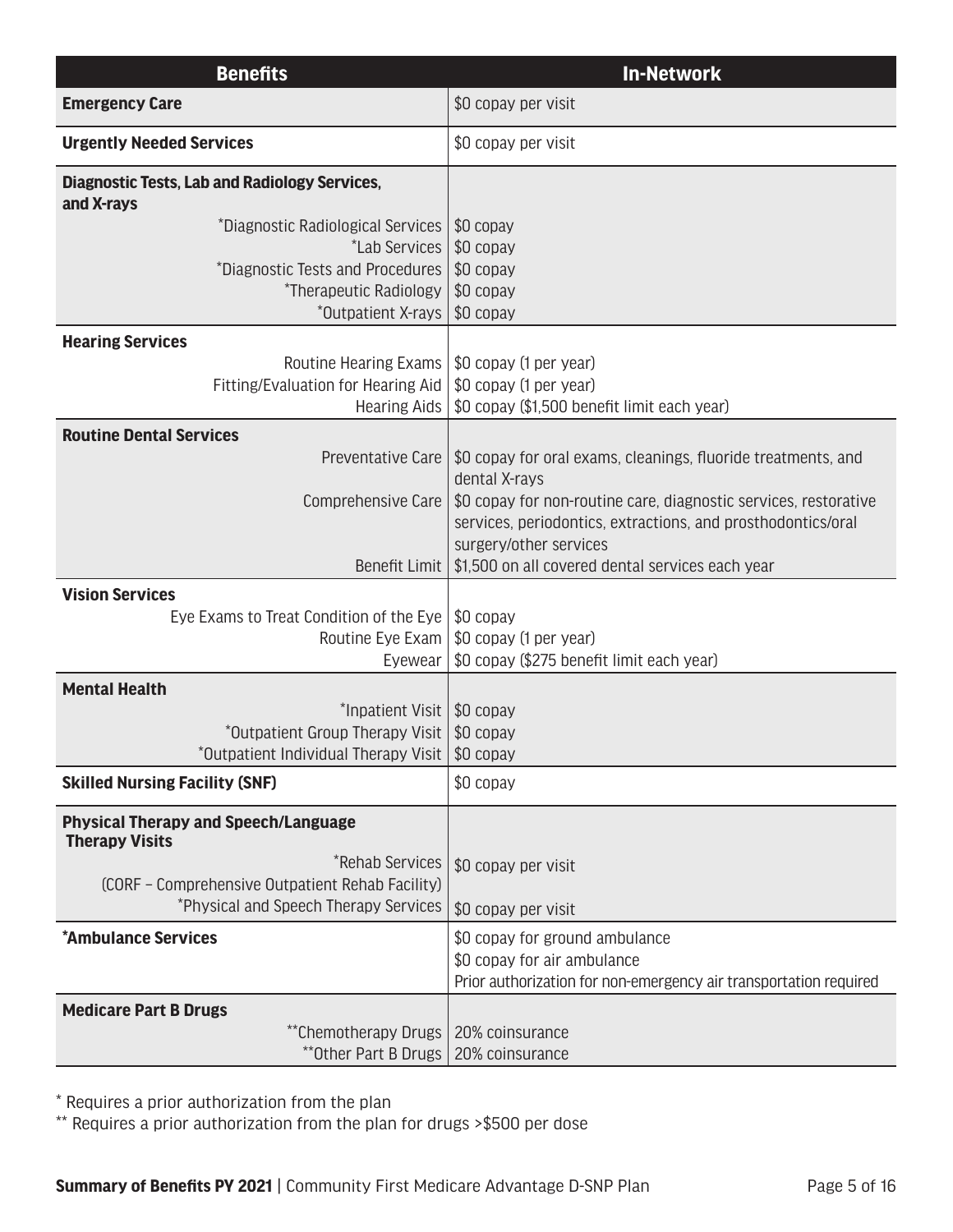## **Prescription Drugs**

If you reside in a long term facility, your prescription costs the same for a 31 day supply as a 30 day supply at a retail pharmacy.

| Stage 1:                                 | <b>Annual Prescription Deductible</b>                | \$0 per year for Tier 1 and Tier 2, and \$445 per year for Tier 3, Tier 4, and Tier 5 Part D<br>Prescription Drugs.                                                                                                                                                                                                 |                         |                         |                         |                         |                         |
|------------------------------------------|------------------------------------------------------|---------------------------------------------------------------------------------------------------------------------------------------------------------------------------------------------------------------------------------------------------------------------------------------------------------------------|-------------------------|-------------------------|-------------------------|-------------------------|-------------------------|
| Stage 2:<br><b>Initial Coverage</b>      |                                                      |                                                                                                                                                                                                                                                                                                                     | <b>Retail</b>           |                         |                         | <b>Mail Order</b>       |                         |
| if applicable)                           | (after you pay your deductible,                      | 30-Day<br><b>Supply</b>                                                                                                                                                                                                                                                                                             | 60-Day<br><b>Supply</b> | 90-Day<br><b>Supply</b> | 30-Day<br><b>Supply</b> | 60-Day<br><b>Supply</b> | 90-Day<br><b>Supply</b> |
|                                          | Tier 1:<br><b>Preferred Generic</b><br><b>Drugs</b>  | 25%<br>Coinsurance                                                                                                                                                                                                                                                                                                  | 25%<br>Coinsurance      | 25%<br>Coinsurance      | 25%<br>Coinsurance      | 25%<br>Coinsurance      | 25%<br>Coinsurance      |
|                                          | Tier $2$ :<br><b>Generic Drugs</b>                   | 25%<br>Coinsurance                                                                                                                                                                                                                                                                                                  | 25%<br>Coinsurance      | 25%<br>Coinsurance      | 25%<br>Coinsurance      | 25%<br>Coinsurance      | 25%<br>Coinsurance      |
|                                          | Tier $3$ :<br><b>Preferred Brand</b><br><b>Drugs</b> | 25%<br>Coinsurance                                                                                                                                                                                                                                                                                                  | 25%<br>Coinsurance      | 25%<br>Coinsurance      | 25%<br>Coinsurance      | 25%<br>Coinsurance      | 25%<br>Coinsurance      |
|                                          | Tier 4:<br>Non-preferred<br><b>Drugs</b>             | 25%<br>Coinsurance                                                                                                                                                                                                                                                                                                  | 25%<br>Coinsurance      | 25%<br>Coinsurance      | 25%<br>Coinsurance      | 25%<br>Coinsurance      | 25%<br>Coinsurance      |
|                                          | Tier 5:<br><b>Specialty Tier</b>                     | 25%<br>Coinsurance                                                                                                                                                                                                                                                                                                  | N/A                     | N/A                     | 25%<br>Coinsurance      | N/A                     | N/A                     |
| Stage 3:<br><b>Coverage Gap Stage</b>    |                                                      | After your total drug costs reach \$4,130, you will pay no more than 25% coinsurance<br>for generic drugs or 25% coinsurance for brand name drugs, for any drug tier during<br>the coverage gap.                                                                                                                    |                         |                         |                         |                         |                         |
| Stage 4:<br><b>Catastrophic Coverage</b> |                                                      | After your yearly out-of-pocket drug costs (including drugs purchased through your<br>retail pharmacy and through mail order) reach \$6,550, you pay the greater of:<br>a. 5% coinsurance, or;<br>b. \$3.70 copay for generic (including brand drugs treated as generic) and a \$9.20<br>copay for all other drugs. |                         |                         |                         |                         |                         |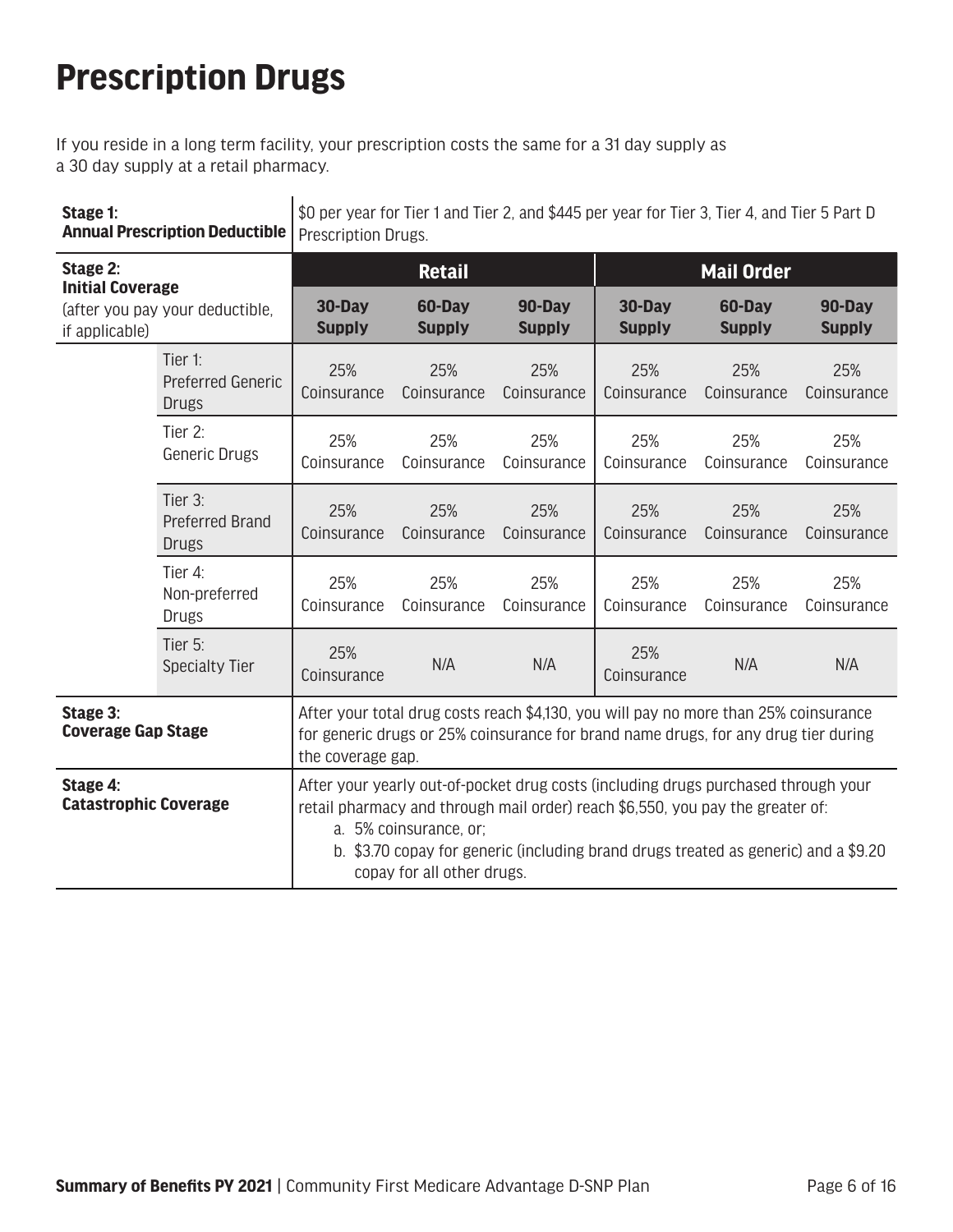### **Additional Benefits**

| <b>Additional Benefits</b>                                                                                                                | <b>In-Network</b>                                                                                                                                                                                               |
|-------------------------------------------------------------------------------------------------------------------------------------------|-----------------------------------------------------------------------------------------------------------------------------------------------------------------------------------------------------------------|
| <b>Chiropractic Services</b>                                                                                                              | \$0 copay                                                                                                                                                                                                       |
| <b>Diabetes Management</b><br><b>Diabetes Monitoring Supplies</b><br>Diabetes Self-Monitoring Training<br>Diabetic Foot Care              | \$0 copay<br>$$0$ copay<br>20% coinsurance                                                                                                                                                                      |
| <b>Durable Medical Equipment (DME) and Related Supplies</b><br>***Durable Medical Equipment (wheelchairs, oxygen, etc.)<br>***Prosthetics | 20% coinsurance<br>20% coinsurance                                                                                                                                                                              |
| <b>Fitness Program</b>                                                                                                                    | \$0 copay                                                                                                                                                                                                       |
| <b>Foot Care</b><br>Foot Exams and Treatment                                                                                              | $\$0$ copay                                                                                                                                                                                                     |
| *Home Health Care                                                                                                                         | \$0 copay                                                                                                                                                                                                       |
| <b>Hospice</b>                                                                                                                            | You pay nothing for hospice care from any Medicare-<br>approved hospice. You may have to pay part of the costs<br>for drugs and respite care. Hospice is covered by Original<br>Medicare, outside of this plan. |
| <b>Kidney Disease Education</b>                                                                                                           | \$0 copay                                                                                                                                                                                                       |
| *Occupational Therapy Visit                                                                                                               | \$0 copay                                                                                                                                                                                                       |
| <b>Opioid Treatment Services</b>                                                                                                          | \$0 copay                                                                                                                                                                                                       |
| <b>Over The Counter (OTC) Drug Benefit</b>                                                                                                | \$190 benefit for a 3 month period                                                                                                                                                                              |
| <b>Outpatient Substance Abuse</b><br>Outpatient Group Therapy Visit<br>Outpatient Individual Therapy Visit                                | \$0 copay<br>\$0 copay                                                                                                                                                                                          |
| *Meal Benefit                                                                                                                             | \$0 copay (up to 21 meals provided over 14 days following<br>an inpatient admission)                                                                                                                            |
| <b>Renal Dialysis</b>                                                                                                                     | 20% coinsurance                                                                                                                                                                                                 |
| <i><b>*Transportation Services</b></i>                                                                                                    | Up to 20 one-way trips every year (authorized a minimum<br>of 48 hours in advance)                                                                                                                              |

 $^\star$  Requires a prior authorization from the plan

\*\*\*Requires a prior authorization for purchase or cumulative rental cost >\$1,000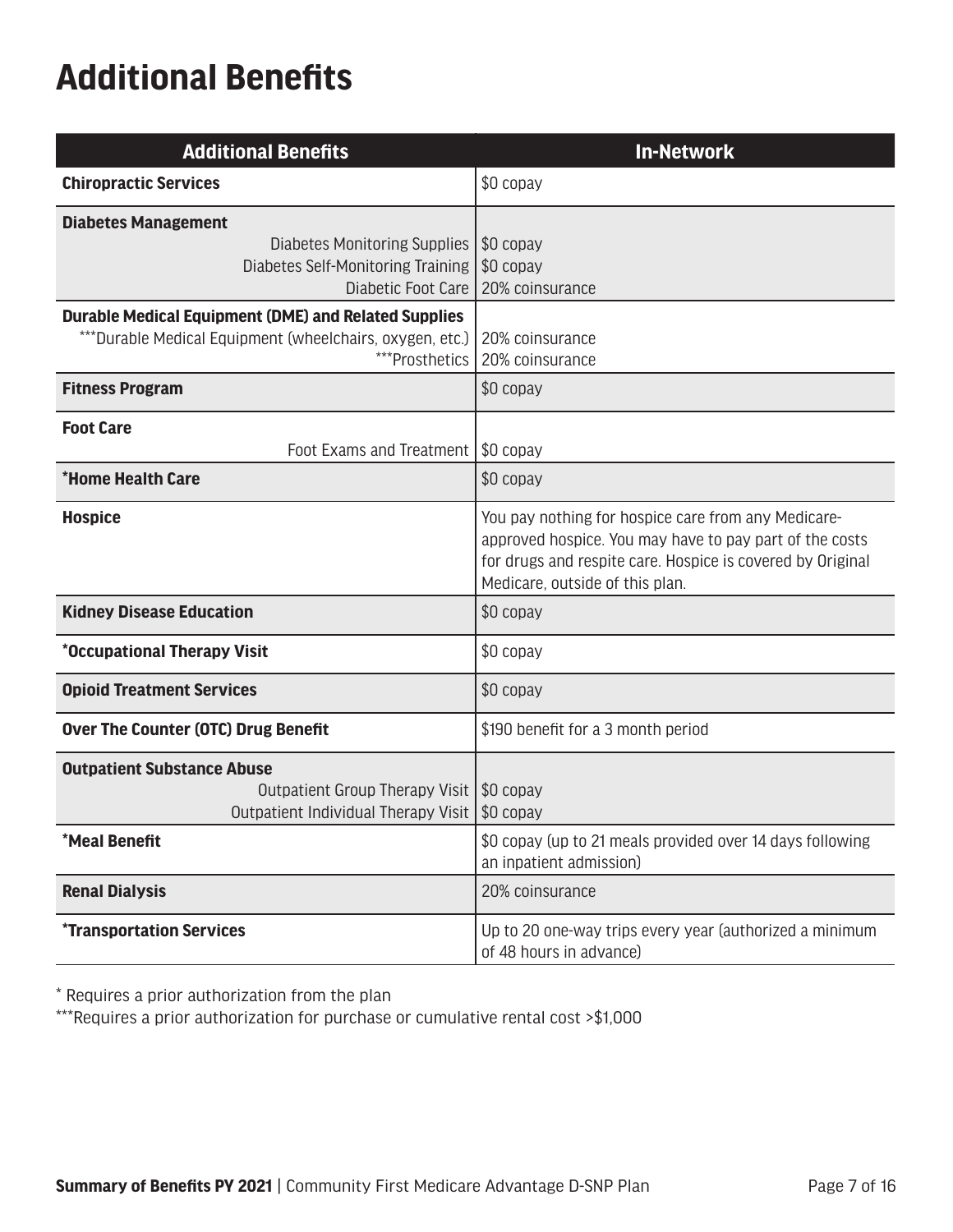### **Summary of Medicaid Covered Benefits**

Your Texas Medicaid Program is administered by the Texas Health and Human Services Commission (HHSC). If you have questions about Medicaid, call the number listed on your Texas Medicaid ID card for information.

When a person is entitled to both Medicare and medical assistance through a Medicaid plan, they are called dual-eligible. Remember that your Medicaid coverage varies depending on your income, available resources, and other factors. Benefits may include the full array of Medicaid benefits and include payment for some or all of your Medicare cost-shares. Cost-shares include any due premiums, deductibles, coinsurance, or copays.

#### **The specific dual eligibility coverage categories for beneficiaries who may enroll in the CFHP Medicare Advantage D-SNP Standard Plan (HMO D-SNP) are listed below:**

- **Qualified Medicare Beneficiary (QMB):** Medicaid pays Medicare Part A and Part B premiums, deductibles, coinsurance, and copayment amounts only. Your Medicaid covers the Medicare cost-shares, but you are not otherwise eligible for full Medicaid benefits.
- **Qualified Medicare Beneficiary Plus (QMB +):** Medicaid pays Medicare Part A and Part B premiums, deductibles, coinsurance, and copayment amounts only. Your Medicaid covers the Medicare cost-shares, and you are eligible for full Medicaid benefits.

**As a QMB or QMB + beneficiary enrolled in this plan, your cost share is 0%.** This does not include your Part D prescription copays (if applicable).

| <b>Benefit Category</b>                            | <b>CFHP Medicare Advantage</b><br><b>D-SNP Standard Plan</b><br>(HMO D-SNP) | <b>Texas Medicaid</b>                                                                                                                                                                                                                                       |
|----------------------------------------------------|-----------------------------------------------------------------------------|-------------------------------------------------------------------------------------------------------------------------------------------------------------------------------------------------------------------------------------------------------------|
| <b>Acupuncture</b>                                 | Not Covered                                                                 | Not Covered                                                                                                                                                                                                                                                 |
| <b>Ambulance Services</b><br>(medically necessary) | \$0 copay<br>Prior authorization may be required                            | Medicaid pays for this service if it is not<br>covered by Medicare or when the Medicare<br>benefit is exhausted.                                                                                                                                            |
|                                                    |                                                                             | \$0 copay for Medicaid-covered services                                                                                                                                                                                                                     |
| <b>Assistive Communication Devices</b>             | Not Covered                                                                 | For members who meet the criteria,<br>Medicaid pays for this service if it is not<br>covered by Medicare or when the Medicare<br>benefit is exhausted.                                                                                                      |
|                                                    |                                                                             | \$0 copay for Medicaid-covered services                                                                                                                                                                                                                     |
| <b>Bone Mass Measurement</b>                       | \$0 copay for Medicare<br>preventive services                               | Bone density screening is a benefit of<br>Texas Medicaid. For members who meet<br>the criteria, Medicaid pays for this service<br>if it is not covered by Medicare or when<br>the Medicare benefit is exhausted.<br>\$0 copay for Medicaid-covered services |

The chart below shows what services are covered by this plan and by Texas Medicaid: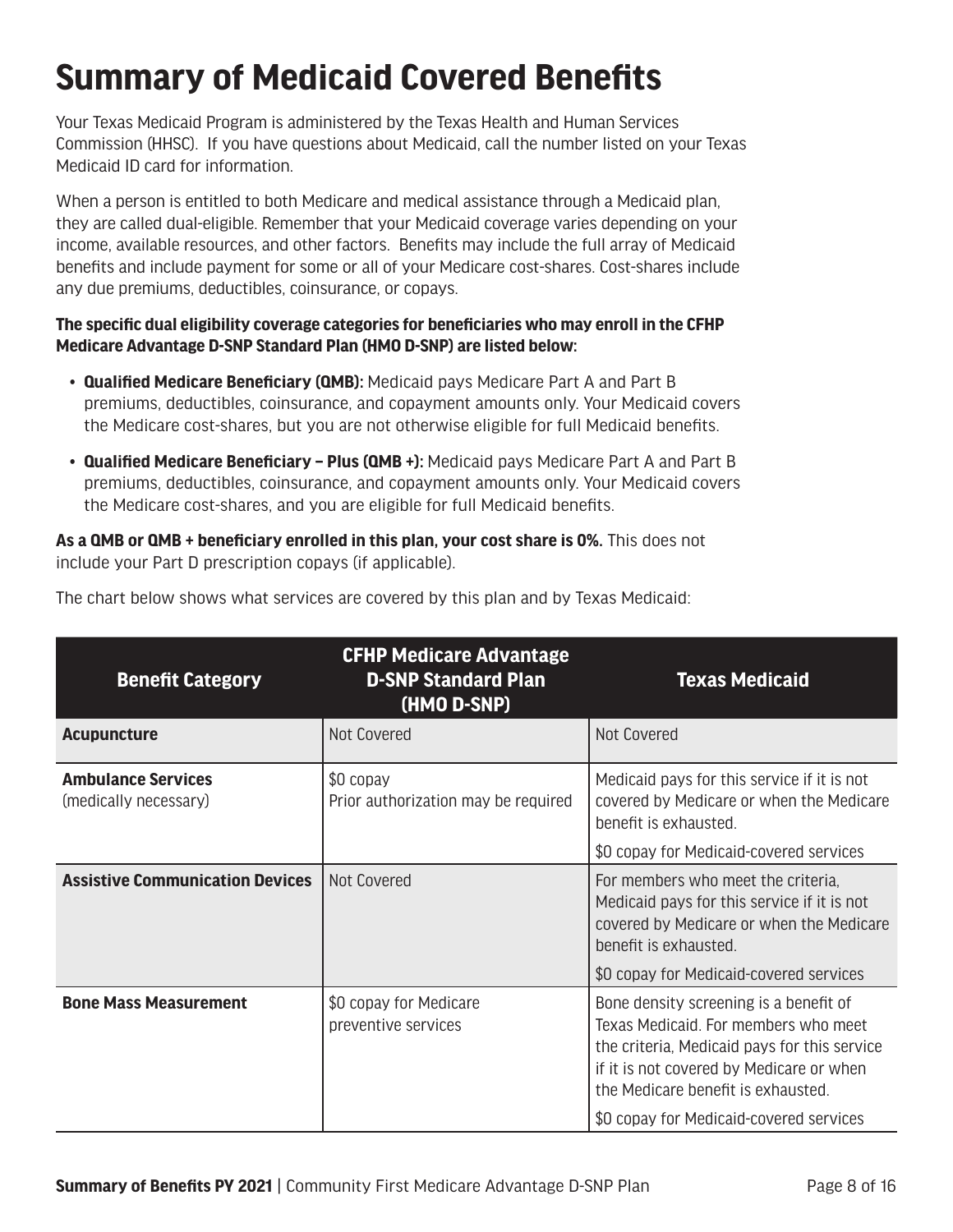| <b>Benefit Category</b>                                                                                 | <b>CFHP Medicare Advantage</b><br><b>D-SNP Standard Plan</b><br>(HMO D-SNP)                                                    | <b>Texas Medicaid</b>                                                                                                                                                                                                                                                                                                                     |
|---------------------------------------------------------------------------------------------------------|--------------------------------------------------------------------------------------------------------------------------------|-------------------------------------------------------------------------------------------------------------------------------------------------------------------------------------------------------------------------------------------------------------------------------------------------------------------------------------------|
| <b>Cardiac Rehabilitation</b>                                                                           | \$0 copay<br>Prior authorization required                                                                                      | Medicaid pays for this service if it is not<br>covered by Medicare or when the Medicare<br>benefit is exhausted.                                                                                                                                                                                                                          |
|                                                                                                         |                                                                                                                                | \$0 copay for Medicaid-covered services                                                                                                                                                                                                                                                                                                   |
| <b>Chiropractic Services</b>                                                                            | \$0 copay for Medicare covered<br>Chiropractic services<br>Prior authorization required                                        | Chiropractic manipulative treatment (CMT)<br>performed by a chiropractor licensed<br>by the Texas State Board of Chiropractic<br>Examiners is a benefit of Texas Medicaid.<br>Medicaid pays for this service if it is not<br>covered by Medicare or when the Medicare<br>benefit is exhausted.<br>\$0 copay for Medicaid-covered services |
| <b>Colorectal Screening Exams</b><br>(for those 50 and older)                                           | \$0 copay for Medicare preventive<br>services                                                                                  | Medicaid pays for this service if it is not<br>covered by Medicare or when the Medicare<br>benefit is exhausted.                                                                                                                                                                                                                          |
|                                                                                                         |                                                                                                                                | \$0 copay for Medicaid-covered services                                                                                                                                                                                                                                                                                                   |
| <b>Dental Services</b><br>(for people who are 20 or younger or<br>21 and older in an ICF or IDD waiver) | <b>Preventive:</b><br>\$0 copay for covered services (exam,<br>cleaning, X-rays)                                               | For Members who meet the criteria,<br>Medicaid pays for this service if it is not<br>covered by Medicare or when the Medicare                                                                                                                                                                                                             |
|                                                                                                         | <b>Comprehensive:</b><br>\$0 copay for covered services                                                                        | benefit is exhausted.<br>\$0 copay for Medicaid-covered services                                                                                                                                                                                                                                                                          |
|                                                                                                         | <b>Benefit limit:</b><br>\$1,500 limit on all covered dental<br>services                                                       |                                                                                                                                                                                                                                                                                                                                           |
| <b>Diabetic Supplies</b><br>(includes coverage for test strips,<br>lancets, and screening tests)        | \$0 copay                                                                                                                      | Medicaid pays for this service if it is not<br>covered by Medicare or when the Medicare<br>benefit is exhausted.<br>\$0 copay for Medicaid-covered services                                                                                                                                                                               |
|                                                                                                         |                                                                                                                                |                                                                                                                                                                                                                                                                                                                                           |
| <b>Diagnostic Tests, X-rays, Lab</b><br><b>Services, and Radiology Services</b>                         | \$0 copay<br>Prior authorization required                                                                                      | Medicaid pays for this service if it is not<br>covered by Medicare or when the Medicare<br>benefit is exhausted.<br>\$0 copay for Medicaid-covered services                                                                                                                                                                               |
| <b>Doctor and Hospital Choice</b>                                                                       | <b>In-network</b><br>You must go to network doctors,<br>specialists, and hospitals, which may<br>require a prior authorization | Members should follow Medicare<br>guidelines related to hospital and doctor<br>choice.                                                                                                                                                                                                                                                    |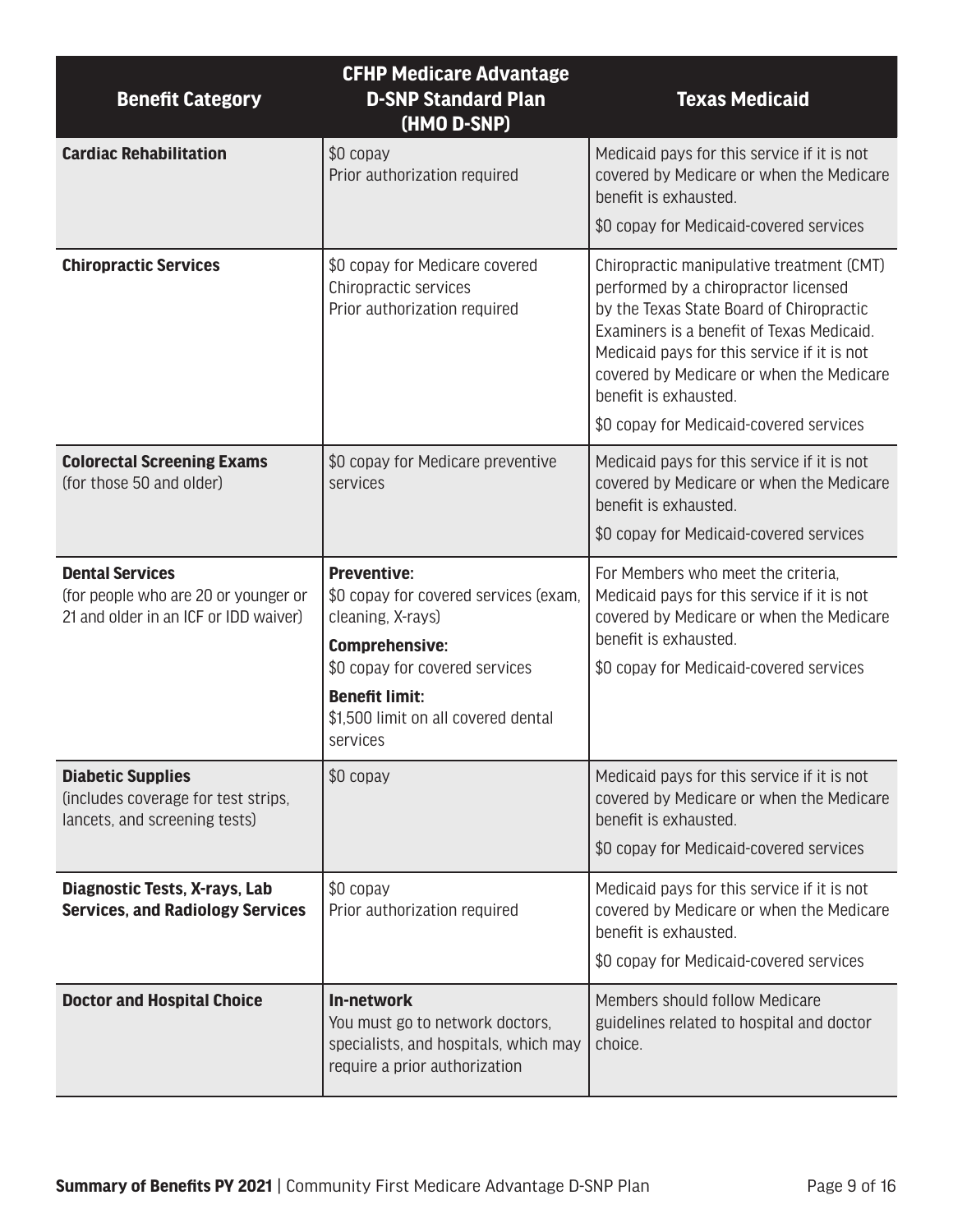| <b>Benefit Category</b>                                                                                                                                               | <b>CFHP Medicare Advantage</b><br><b>D-SNP Standard Plan</b><br>(HMO D-SNP)                                                                   | <b>Texas Medicaid</b>                                                                                                                                       |
|-----------------------------------------------------------------------------------------------------------------------------------------------------------------------|-----------------------------------------------------------------------------------------------------------------------------------------------|-------------------------------------------------------------------------------------------------------------------------------------------------------------|
| <b>Doctor Office Visits</b>                                                                                                                                           | <b>Primary Care Provider</b><br>\$0 copay<br><b>Specialist</b><br>\$0 copay                                                                   | Medicaid pays for this service if it is not<br>covered by Medicare or when the Medicare<br>benefit is exhausted.<br>\$0 copay for Medicaid-covered services |
| <b>Dialysis</b>                                                                                                                                                       | \$0 copay                                                                                                                                     | Medicaid pays for this service if it is not<br>covered by Medicare or when the Medicare<br>benefit is exhausted.<br>\$0 copay for Medicaid-covered services |
| <b>Durable Medical Equipment (DME)</b><br>(includes wheelchairs and oxygen)                                                                                           | \$0 copay<br>Prior authorization may be required                                                                                              | Medicaid pays for this service if it is not<br>covered by Medicare or when the Medicare<br>benefit is exhausted.<br>\$0 copay for Medicaid-covered services |
| <b>Emergency Care</b><br>(Any emergency room visit when<br>the member believes he/she needs<br>emergency care)                                                        | \$0 copay                                                                                                                                     | Medicaid pays for this service if it is not<br>covered by Medicare or when the Medicare<br>benefit is exhausted.<br>\$0 copay for Medicaid-covered services |
| <b>Health/Wellness Education</b><br>(nutritional counseling for children,<br>smoking cessation for pregnant<br>women, adult annual exam, kidney<br>disease education) | \$0 copay<br>Programs to help you learn about<br>and manage your health conditions<br>including education, materials, advice<br>and care tips | Medicaid pays for this service if it is not<br>covered by Medicare or when the Medicare<br>benefit is exhausted.<br>\$0 copay for Medicaid-covered services |
| <b>Hearing Services</b>                                                                                                                                               | \$0 copay<br>(benefit limit of \$1,500 each year)                                                                                             | Medicaid pays for this service if it is not<br>covered by Medicare or when the Medicare<br>benefit is exhausted.<br>\$0 copay for Medicaid-covered services |
| <b>Home Health Care</b>                                                                                                                                               | \$0 copay<br>Prior authorization required                                                                                                     | Medicaid pays for this service if it is not<br>covered by Medicare or when the Medicare<br>benefit is exhausted.<br>\$0 copay for Medicaid-covered services |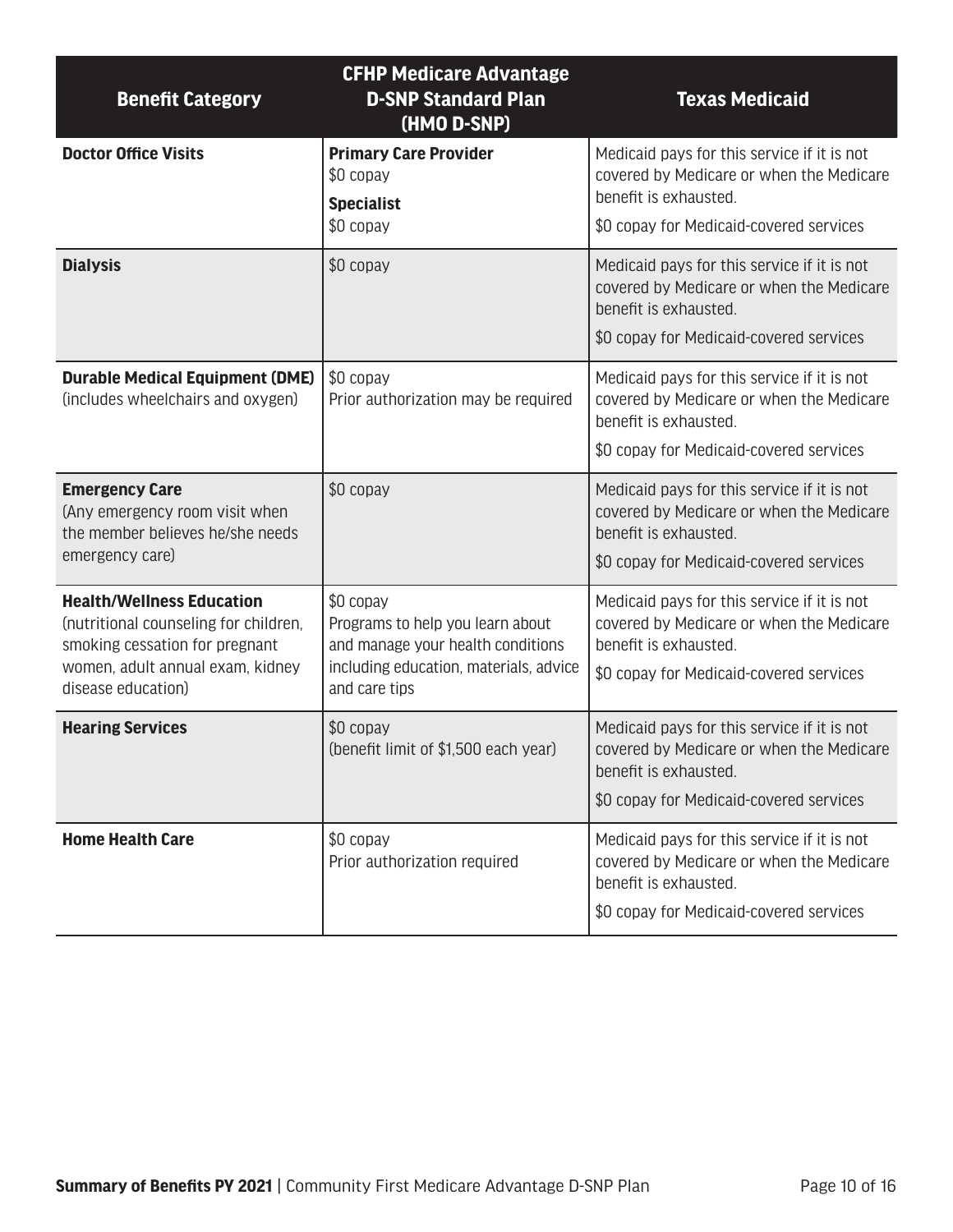| <b>Benefit Category</b>                 | <b>CFHP Medicare Advantage</b><br><b>D-SNP Standard Plan</b><br>(HMO D-SNP)                                                                                                                                     | <b>Texas Medicaid</b>                                                                                                                                                                                                                                                                                                                                                                                                                                                                                                                                                                                                                                      |
|-----------------------------------------|-----------------------------------------------------------------------------------------------------------------------------------------------------------------------------------------------------------------|------------------------------------------------------------------------------------------------------------------------------------------------------------------------------------------------------------------------------------------------------------------------------------------------------------------------------------------------------------------------------------------------------------------------------------------------------------------------------------------------------------------------------------------------------------------------------------------------------------------------------------------------------------|
| <b>Hospice</b>                          | Covered under Original Medicare<br>Not covered by CFHP                                                                                                                                                          | Medicaid pays for this service for certain<br>Waiver Members if it is not covered by<br>Medicare or when the Medicare benefit is<br>exhausted.                                                                                                                                                                                                                                                                                                                                                                                                                                                                                                             |
|                                         |                                                                                                                                                                                                                 | \$0 copay for Medicaid-covered services<br>Note: When adult clients elect hospice<br>services, they waive their rights to all<br>other Medicaid services related to their<br>terminal illness. They do not waive their<br>rights to Medicaid services unrelated to<br>their terminal illness.                                                                                                                                                                                                                                                                                                                                                              |
| <b>Immunizations</b>                    | \$0 copay for Medicare preventive<br>services that include flu shots and<br>other vaccines                                                                                                                      | Medicaid pays for this service if it is not<br>covered by Medicare or when the Medicare<br>benefit is exhausted.<br>\$0 copay for Medicaid-covered services                                                                                                                                                                                                                                                                                                                                                                                                                                                                                                |
| <b>Inpatient Hospital Care</b>          | \$0 copay for days 1 through 90<br>Prior authorization required                                                                                                                                                 | Inpatient hospital stays are a covered<br>benefit. Medicaid pays coinsurance, co-<br>payments, and deductibles for Medicare<br>covered services. Members should follow<br>Medicare guidelines related to hospital<br>choice.<br>\$0 copay for Medicaid-covered services                                                                                                                                                                                                                                                                                                                                                                                    |
| <b>Inpatient Mental Health Care</b>     | \$0 copay for 190 days - Lifetime<br>inpatient mental health care limit for<br>190 days in a psychiatric hospital.<br>This limit does not apply to mental<br>health services provided in a general<br>hospital. | Inpatient psychiatric hospital stays are a<br>covered benefit for members under the age<br>21, and members 65 years of age and older.<br>Inpatient acute care hospital stays for<br>psychiatric treatment are a covered benefit<br>for members 21 through 64 years of age,<br>in accordance with 42 CFR §438.6(e),<br>although Medicaid MCOs may choose to<br>cover stays at psychiatric facilities in lieu<br>of acute care hospitals. Medicaid pays<br>coinsurance, copayments, and deductibles<br>for Medicare covered services. Members<br>should follow Medicare guidelines related<br>to hospital choice.<br>\$0 copay for Medicaid-covered services |
| <b>Mammograms</b><br>(Annual Screening) | \$0 copay for Medicare preventive<br>services                                                                                                                                                                   | Medicaid pays for this service if it is not<br>covered by Medicare or when the Medicare<br>benefit is exhausted.<br>\$0 copay for Medicaid-covered services                                                                                                                                                                                                                                                                                                                                                                                                                                                                                                |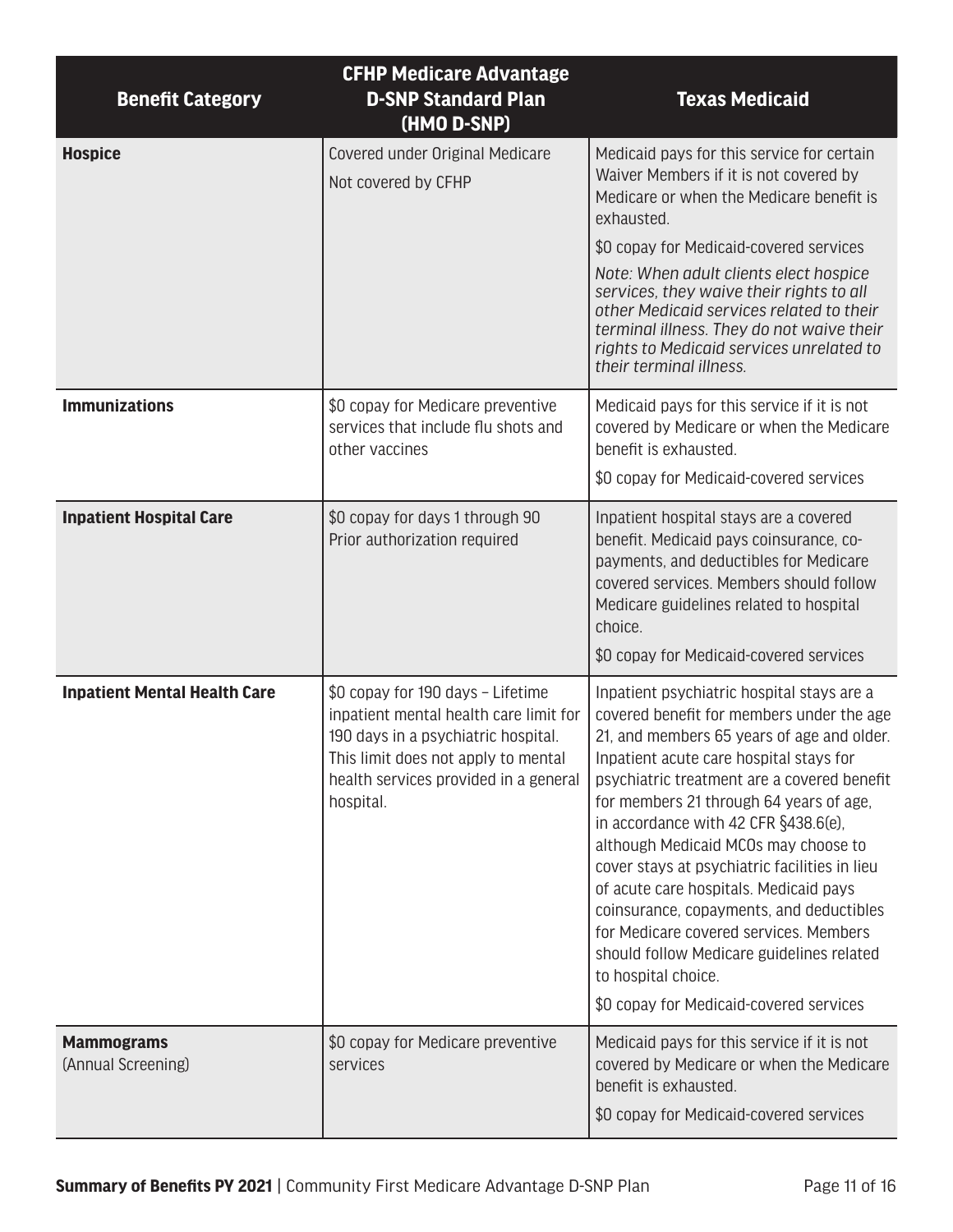| <b>Benefit Category</b>                                                    | <b>CFHP Medicare Advantage</b><br><b>D-SNP Standard Plan</b><br>(HMO D-SNP)                                                                          | <b>Texas Medicaid</b>                                                                                                                                                                            |
|----------------------------------------------------------------------------|------------------------------------------------------------------------------------------------------------------------------------------------------|--------------------------------------------------------------------------------------------------------------------------------------------------------------------------------------------------|
| <b>Monthly Premium</b>                                                     | No monthly plan premium<br>Medicare Part B Premium may be<br>covered based on your level of<br>Medicaid eligibility                                  | Medicaid assistance with premium<br>payment may vary based on your level of<br>Medicaid eligibility.                                                                                             |
| <b>Orthotic and Prosthetic Devices</b><br>(braces, artificial limbs, etc.) | \$0 copay<br>Prior authorization required                                                                                                            | For Members birth through age 20 (CCP),<br>Medicaid pays for this service if it is not<br>covered by Medicare or when the Medicare<br>benefit is exhausted.                                      |
|                                                                            |                                                                                                                                                      | Medicaid pays for breast prostheses for<br>Members of all ages if not covered by<br>Medicare or when the Medicare benefit is<br>exhausted.<br>\$0 copay for Medicaid-covered services            |
| <b>Outpatient Mental Health Care</b>                                       | \$0 copay                                                                                                                                            | Medicaid pays for this service if it is not                                                                                                                                                      |
|                                                                            | Prior authorization required                                                                                                                         | covered by Medicare or when the Medicare<br>benefit is exhausted.                                                                                                                                |
|                                                                            |                                                                                                                                                      | \$0 copay for Medicaid-covered services                                                                                                                                                          |
| <b>Outpatient Rehabilitation</b><br><b>Services</b>                        | \$0 copay<br>Prior authorization required                                                                                                            | Medicaid pays for this service if it is not<br>covered by Medicare or when the Medicare<br>benefit is exhausted.                                                                                 |
|                                                                            |                                                                                                                                                      | \$0 copay for Medicaid-covered services                                                                                                                                                          |
| <b>Outpatient Services/Surgery</b>                                         | \$0 copay<br>Prior authorization required                                                                                                            | For Members birth through age 20,<br>Medicaid pays for this service if it is not<br>covered by Medicare or when the Medicare<br>benefit is exhausted.<br>\$0 copay for Medicaid-covered services |
| <b>Pap Smears and Pelvic Exams</b>                                         | \$0 copay for Medicare preventive<br>services                                                                                                        | Medicaid pays for this service if it is not<br>covered by Medicare or when the Medicare<br>benefit is exhausted.<br>\$0 copay for Medicaid-covered services                                      |
| <b>Podiatry Services</b>                                                   | \$0 copay for Medicare-covered<br>services only; diabetes-related nerve<br>damage; or medically necessary<br>treatment for foot injuries or diseases | Medicaid pays for this service if it is not<br>covered by Medicare or when the Medicare<br>benefit is exhausted.<br>\$0 copay for Medicaid-covered services                                      |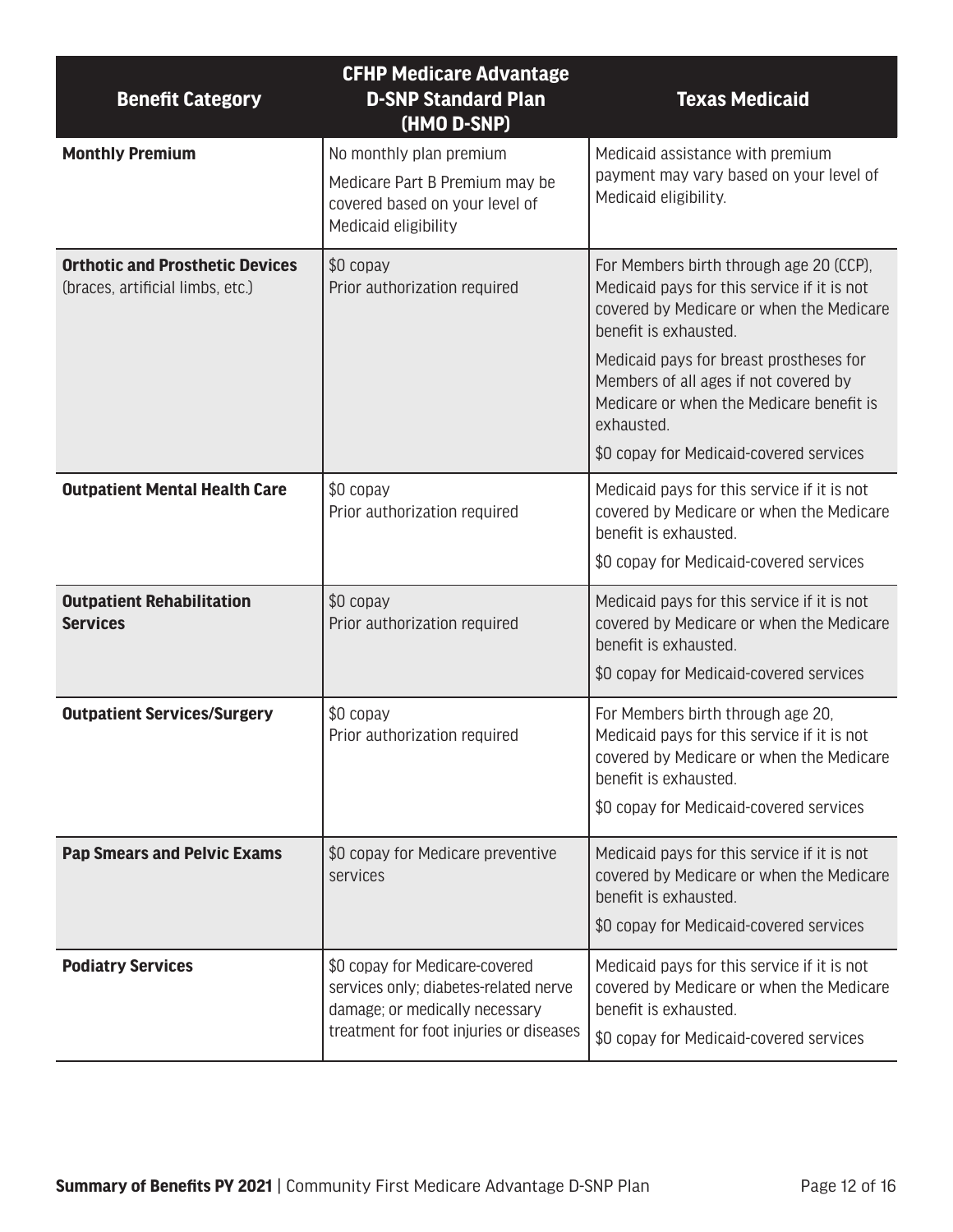| <b>Benefit Category</b>                                                                        | <b>CFHP Medicare Advantage</b><br><b>D-SNP Standard Plan</b><br>(HMO D-SNP)                                                                                                                              | <b>Texas Medicaid</b>                                                                                                                                                                                                                                                                 |
|------------------------------------------------------------------------------------------------|----------------------------------------------------------------------------------------------------------------------------------------------------------------------------------------------------------|---------------------------------------------------------------------------------------------------------------------------------------------------------------------------------------------------------------------------------------------------------------------------------------|
| <b>Prescription Drugs</b>                                                                      | <b>Medicare Part B Drugs:</b><br>\$0 copay for chemotherapy drugs or<br>other Part B drugs.<br>Prior authorization required<br><b>Medicare Part D Drugs: 25%</b><br>coinsurance on all Tiers (Tiers 1-5) | Medicaid pays for Part B drugs if it is not<br>covered by Medicare.<br>Medicaid will not cover any Medicare Part<br>D drug.                                                                                                                                                           |
| <b>Prostate Cancer Screening Exams</b>                                                         | \$0 copay for Medicare preventive<br>services                                                                                                                                                            | Medicaid pays for this service if it is not<br>covered by Medicare or when the Medicare<br>benefit is exhausted.<br>\$0 copay for Medicaid-covered services                                                                                                                           |
| <b>Skilled Nursing Facility (SNF)</b><br>(in a Medicare certified Skilled<br>Nursing Facility) | \$0 copay for days 1 through 100<br>Prior authorization required                                                                                                                                         | Medicaid pays for this service if it is not<br>covered by Medicare or when the Medicare<br>benefit is exhausted.<br>\$0 copay for Medicaid-covered services                                                                                                                           |
| <b>Telemedicine Services</b>                                                                   | Not Covered                                                                                                                                                                                              | Medicaid pays for this service if it is not<br>covered by Medicare or when the Medicare<br>benefit is exhausted.<br>\$0 copay for Medicaid-covered services                                                                                                                           |
| <b>Transportation</b> (routine)                                                                | \$0 copay (up to 20 one-way trips<br>every year)<br>Prior authorization required<br>(minimum 48 hours prior to travel)                                                                                   | The Medicaid Medical Transportation<br>Program (MTP) provides nonemergency<br>transportation, if it is not covered by<br>Medicare.<br>\$0 copay for Medicaid-covered services                                                                                                         |
| <b>Urgently Needed Care</b>                                                                    | \$0 copay                                                                                                                                                                                                | Medicaid pays for this service if it is not<br>covered by Medicare or when the Medicare<br>benefit is exhausted.<br>\$0 copay for Medicaid-covered services                                                                                                                           |
| <b>Vision Services</b>                                                                         | \$0 copay (\$275 benefit limit each<br>year)                                                                                                                                                             | Medicaid pays for this service if it is not<br>covered by Medicare or when the Medicare<br>benefit is exhausted.<br>\$0 copay for Medicaid-covered services<br>Services by an optician are limited to<br>fitting and dispensing medically necessary<br>eyeglasses and contact lenses. |

For information about additional Texas Medicaid services (not covered by **CFHP Medicare Advantage D-SNP Standard Plan (HMO D-SNP)**, contact the Texas Health and Human Services Commission (HHSC) at 1-877-541-7905 or TTY users can call 711.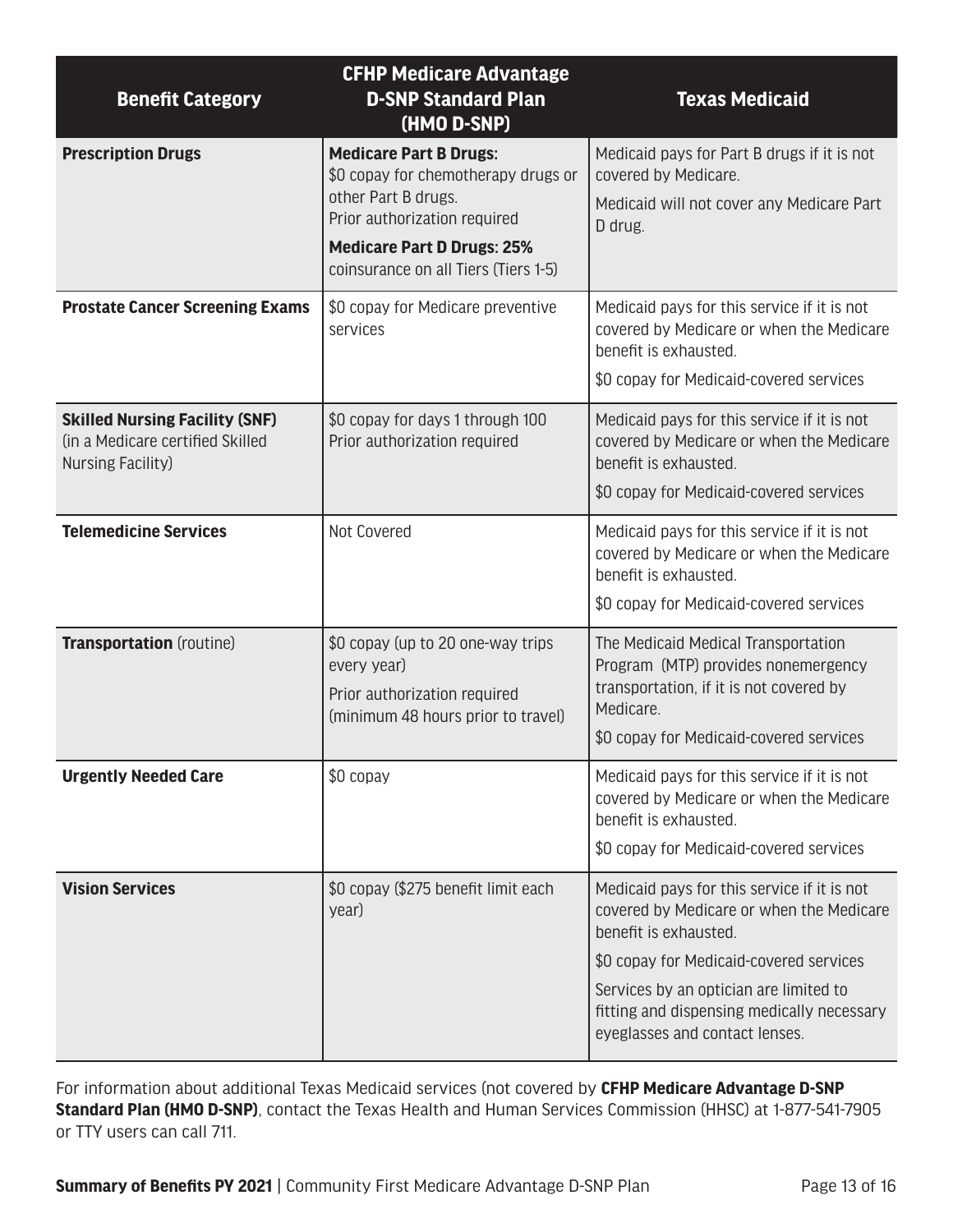### **Medicaid Home and Community Based Waiver Services (1915c)**

Those members meeting the QMB requirements and the financial criteria for full Medicaid coverage, may be eligible to receive all Medicaid services not covered by Medicare. This includes Medicaid 1915c waiver services. Waiver services are limited to individuals who meet additional Medicaid waiver eligibility criteria related to Intellectuals and Developmental Disabilities (IDD) program requirements or other quality improvement program waivers.

| <b>Waiver Program</b>                                                                                                | <b>Information</b>                                                                                                                                                                                    |
|----------------------------------------------------------------------------------------------------------------------|-------------------------------------------------------------------------------------------------------------------------------------------------------------------------------------------------------|
| Community Living Assistance and Support<br>Services (CLASS) Waiver                                                   | Information on waiver services and eligibility for this waiver can be<br>found on the following Texas Health and Human Services webpage:                                                              |
|                                                                                                                      | https://hhs.texas.gov/doing-business-hhs/provider-portals/long-term-<br>care-providers/community-living-assistance-support-services-class                                                             |
| Deaf Blind with Multiple Disabilities Waiver<br>(DBMD)                                                               | Information on waiver services and eligibility for this waiver can be<br>found on the following Texas Health and Human Services webpage:                                                              |
|                                                                                                                      | https://hhs.texas.gov/doing-business-hhs/provider-portals/long-term-<br>care-providers/deaf-blind-multiple-disabilities-dbmd                                                                          |
| Home and Community Services (HCS) Waiver                                                                             | Information on waiver services and eligibility for this waiver can be<br>found on the following Texas Health and Human Services webpage:                                                              |
|                                                                                                                      | https://hhs.texas.gov/doing-business-hhs/provider-portals/long-term-<br>care-providers/home-community-based-services-hcs                                                                              |
| STAR+PLUS Program (operating under the<br>Texas Healthcare Transformation and Quality<br>Improvement Program Waiver) | Programs include: Adult Foster Care, Assisted Living, Cognitive<br>Rehabilitation Therapy, Financial Management Services, Home Delivered<br>Meals, Minor Home Modifications and Support Consultation. |
|                                                                                                                      | Information on waiver services and eligibility for this waiver can be<br>found on the following Texas Health and Human Services webpage:                                                              |
|                                                                                                                      | https://hhs.texas.gov/services/health/medicaid-chip/medicaid-chip-<br>members/starplus                                                                                                                |
| Texas Home Living Waiver (CXML)                                                                                      | Information on waiver services and eligibility for this waiver can be<br>found on the following Texas Health and Human Services webpage:                                                              |
|                                                                                                                      | https://hhs.texas.gov/doing-business-hhs/provider-portals/long-term-<br>care-providers/texas-home-living-txhml                                                                                        |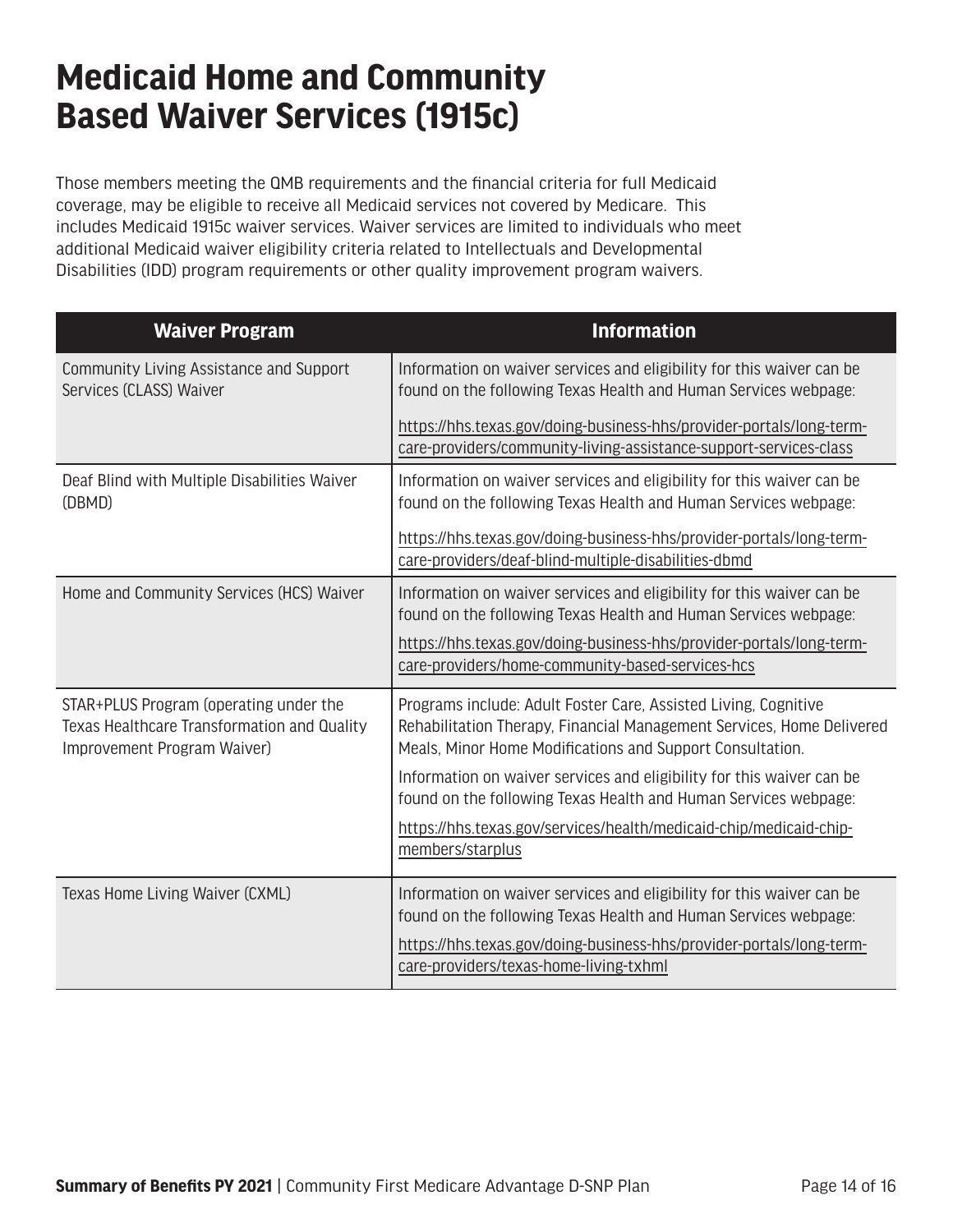### **Required Information**

This plan is insured through Community First Health Plans, Inc., a Medicare Advantage organization with a Medicare contract. Part D of this Medicare Advantage Plan is administered by Navitus Inc., a Medicareapproved Part D pharmacy benefits manager (PBM).

CFHP Medicare Advantage Plans may offer supplemental benefits in addition to Part C and Part D benefits.

If you want to know more about the coverage and associated costs of Original Medicare, review your current "Medicare and You" handbook. View the "Medicare and You" handbook online at [www.medicare.gov/](https://www.medicare.gov/) or get a copy sent to you by calling 1-800-MEDICARE (1-800-633-4227), 24 hours a day, seven days a week. TTY users should call 1-877-486-2048.

Community First Health Plans, Inc., complies with applicable federal civil rights laws and does not discriminate on the basis of race, color, religion, national origin, age, disability, or sex.

ATENCIÓN: si habla español, tiene a su disposición servicios gratuitos de asistencia lingüística. Llame al 1-833-434-2347 TTY 1-800-390-1175.

注意:如果您使用繁體中文,您可以免費獲得語口 援助服 務。請致電 1-833-434-2347 TTY 1-800-390-1175.

This information is available for free in other languages. Please call our member services number listed on the first page of this document.

Esta información está disponible de forma gratuita en otros idiomas. Comuníquese con nuestro número de Servicios para Miembros que se encuentra en la primera página de este documento.

The information in this document is not a complete description of benefits. Contact the plan for more information. Limitations, copayments, and restrictions may apply.

The plan formulary, pharmacy network, and/or provider network may change at any time. You will receive notice if this occurs.

NoviXus is the recommended mail order pharmacy for Community First Health Plans, Inc. You are not required to use NoviXus for a supply of your maintenance medication(s). The first order will require registration on the NoviXus website available at [www.novixus.com](http://www.novixus.com). Medications are shipped within 2 weeks. If you have questions about mail order for maintenance medications and how to get started, please call (877) 668-4987, Monday–Friday, 8:00 a.m. to 8:00 p.m EST and Saturdays 9:00 a.m. to 5:00 p.m. EST.

Participation in the CFHP Medicare Advantage D-SNP Standard Plan (HMO D-SNP) fitness program is voluntary. Consult your PCP before beginning an exercise program or making changes to your lifestyle or health care routine. The CFHP Medicare Advantage D-SNP Standard Plan (HMO D-SNP) fitness program includes standard fitness membership. Equipment, classes, personalized fitness plans, and events may vary by location.